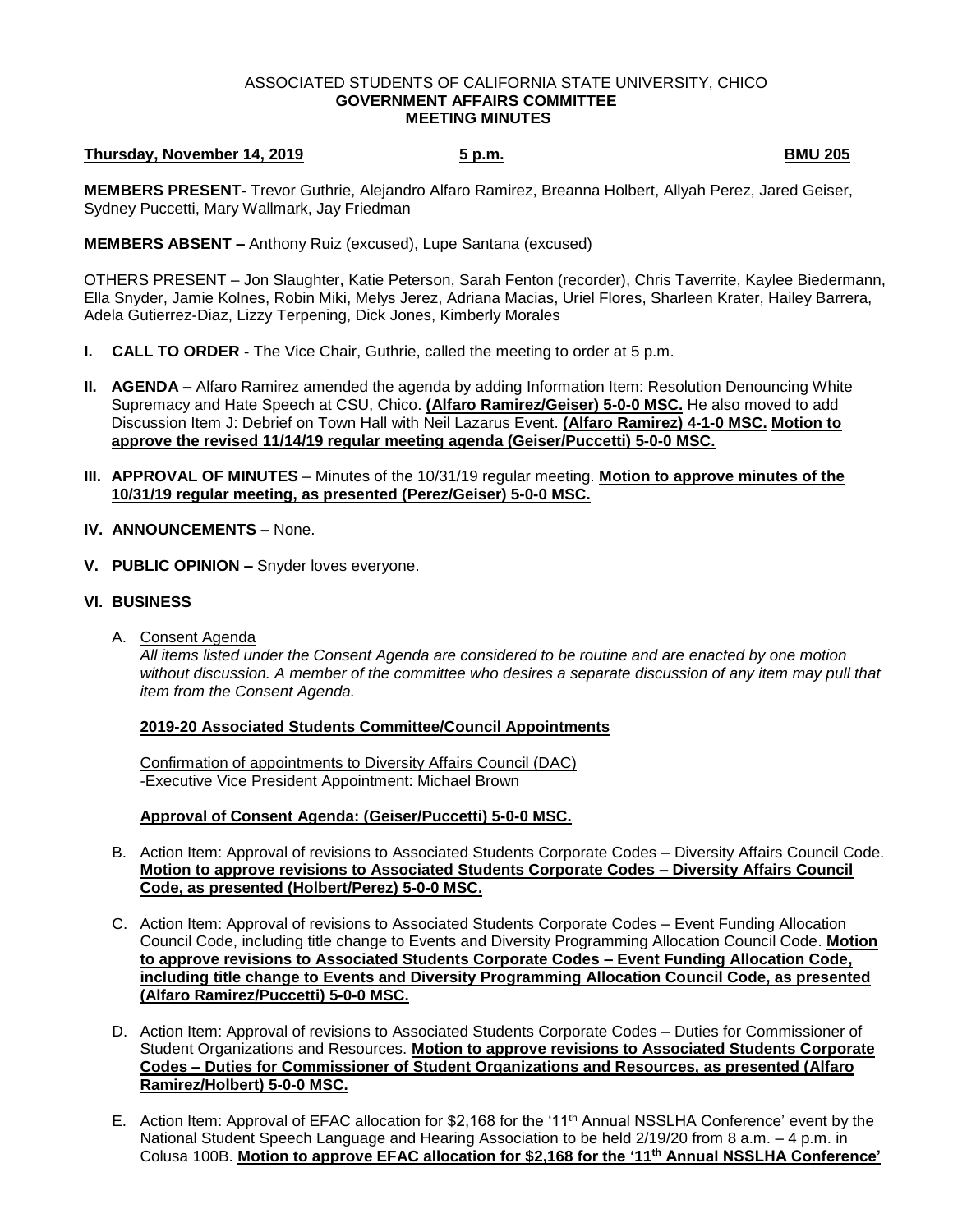### **event by the National Student Speech Language and Hearing Association to be held 2/29/20 from 8 a.m. – 4 p.m. in Colusa 100B, as presented (Perez/Geiser) 5-0-0 MSC.**

- F. Information Item: 9/30/19 Activity Fee Fund Capital Expenditure Report Slaughter shared that this represents the first quarter of our budget. This year we also planned for IT upgrades in the bull-pen of the office. This document helps us keep track of the equipment that we buy for each of our programs.
- G. Information Item: 2019-2020 Associated Students Committee/Council Appointments Resignations Resignation from Event Funding Allocation Council (EFAC) -Commissioner of Student Organizations and Resources Appointment: Thomas Pursell
- H. Discussion Item: Establishing the Vice President of Business and Finance and the Vice President of Facilities and Services as voting members - Biedermann shared that she and Taverrite are wanting more context on why their positions are not voting members for the Government Affairs Committee. Geiser mentioned that the two VPs chair standing committees and having them vote at the Government Affairs Committee could be problematic because quorum for the Board of Directors would be present. Slaughter reached out to our attorney and major concern was expressed that two meetings would essentially be happening at once with having quorum of the Board of Directors present. It was suggested that just one of the VPs be a voting member for the Government Affairs Committee. Slaughter will look further into the reports from the attorney and will get back to them on what could potentially be done.
- I. Information Item: Resolution Denouncing White Supremacy and Hate Speech at CSU, Chico Alfaro Ramirez shared that he, Santana and students from Long Beach are co-authors of this resolution. It was created in response to a lot of the situations that happened last semester. Students with marginalized backgrounds felt that Administration's response was sub-par. He said it has been realized that resolutions which are passed usually sit and the resolves and demands aren't met. He and the co-authors want a statement from student government denouncing white supremacy and to send out a timely campus announcement about it. Guthrie asked everyone to direct any questions to Alfaro Ramirez and Santana.
- J. Discussion Item: Debrief on Town Hall with Neil Lazarus Event Alfaro Ramirez was present at the event and shared that it did not represent a Town Hall setting as presented to the Diversity Affairs Council and Government Affairs Committee. The information being shared came across very one-sided and their speaker didn't want questions asked that weren't related to his 20 minute presentation. The sign in sheet also acted as a waiver for being videoed inside the event but not everyone noticed or saw that. A few members in the gallery shared their experiences from the event and how the speaker made them feel overall. Holbert suggested really evaluating student groups that want to get funding and have them tell the Government Affairs Committee about the event in depth. Wallmark gave some background on the time, place and manner document and its importance.
- **VII. REPORTS: OFFICERS – Biedermann:** She shared that next week Love Your Melon is hosting a swab drive. Being swabbed puts you on the registry for someone who is an exact match with you that needs your stem cells. The Sustainability Fund Allocation Committee meeting is tomorrow from 2 – 5 p.m. in BMU 205 and there are eight projects being proposed. **Perez:** The Moonlit Safety Walk went great and 42 people attended. The Community Affairs Council will be debriefing the event on Monday. **Santana:** Peterson, on behalf of Santana, shared that MAC Night is tonight so please go support the event and Santana by attending. **Puccetti:** At the end of this semester she will be resigning and applications for her position will be going out tomorrow at noon. **Alfaro Ramirez:** He sent out a calendar request for an anti-racism social justice workshop that the California Faculty Association is putting on next Monday from 12 – 1 p.m. Student Academic Senate is cancelled for tomorrow and there will be a special meeting on Tuesday at 8 a.m. **Guthrie:** He is sitting on the search committee for the Associate Vice President of Enrollment Management Services. He and Holbert are attending CSSA Northridge tomorrow through Sunday and the agenda is online if anyone wants to look at it. They are taking up to two officers to CSSA East Bay in January and applications to attend are still open.
	- **VIII.REPORTS: STAFF – Clyde:** She and Holbert are sitting on the interview committee for the Vice President of Student Affairs and they are hopeful to fill the position by graduation. **Peterson:** Sent out an email about the end of the semester potluck on December 6 at 5:30 p.m. and the location is to be announced. There will also be a white elephant game and secret snowball planned. **Wallmark:** She noticed that there are a lot of events happening but none are being added to Wildcat Sync. There are two more controversial events happening this semester and she'd love to have more people trained in the First Amendment area.

# **IX. REPORT: EXECUTIVE VICE-PRESIDENT –** Absent.